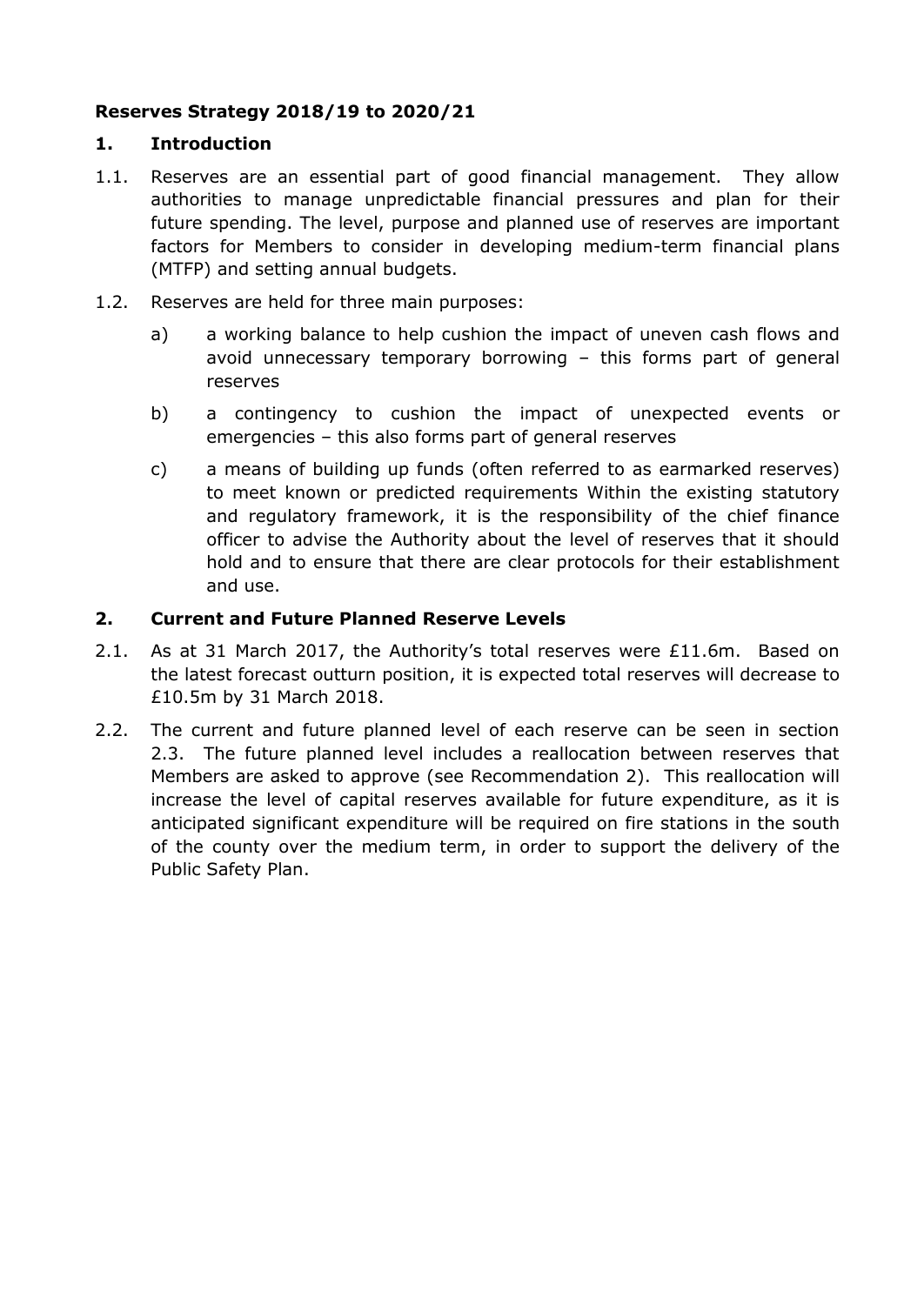| 2.3. The table below shows the current and future planned level of each reserve: |
|----------------------------------------------------------------------------------|
|----------------------------------------------------------------------------------|

|                                                      | <b>Balance as</b><br>at 31<br><b>March</b><br>2017<br>£000 | Approved<br>in Year<br><b>Transfers</b><br>£000<br>(Note 1) | <b>Forecast</b><br>Use/<br>(Additions)<br>2017/18<br>£000 | <b>Proposed</b><br><b>Reallocations</b><br>£000<br>(Note 2) | <b>Planned</b><br><b>Balance as</b><br>at 31<br>March<br>2018<br>£000 | <b>Planned</b><br><b>Balance as</b><br>at 31<br>March<br>2019<br>£000 | <b>Planned</b><br><b>Balance as</b><br>at 31<br>March<br>2020<br>£000 | <b>Planned</b><br><b>Balance as</b><br>at 31<br>March<br>2021<br>£000 |
|------------------------------------------------------|------------------------------------------------------------|-------------------------------------------------------------|-----------------------------------------------------------|-------------------------------------------------------------|-----------------------------------------------------------------------|-----------------------------------------------------------------------|-----------------------------------------------------------------------|-----------------------------------------------------------------------|
| a) General Fund Balance                              | (3,035)                                                    | 1,035                                                       | (263)                                                     | 763                                                         | (1,500)                                                               | (1,500)                                                               | (1,500)                                                               | (1,500)                                                               |
| b) Invest to Save Reserve                            | (250)                                                      |                                                             |                                                           | 250                                                         |                                                                       |                                                                       |                                                                       |                                                                       |
| c) Apprentice Reserve                                | (500)                                                      |                                                             |                                                           |                                                             | (500)                                                                 | (500)                                                                 | (500)                                                                 | (500)                                                                 |
| d) Redundancy and Early<br><b>Retirement Reserve</b> | (250)                                                      |                                                             |                                                           | 250                                                         |                                                                       |                                                                       |                                                                       |                                                                       |
| e) Sprinklers Reserve                                | (200)                                                      | (290)                                                       |                                                           |                                                             | (490)                                                                 | (490)                                                                 | (490)                                                                 | (490)                                                                 |
| f) Control Room Reserve                              | (371)                                                      |                                                             | (52)                                                      |                                                             | (423)                                                                 | (475)                                                                 | (527)                                                                 | (579)                                                                 |
| g) Continuing Projects Reserve                       | (582)                                                      |                                                             | 238                                                       |                                                             | (344)                                                                 | (70)                                                                  |                                                                       |                                                                       |
| h) Insurance Reserve                                 | (50)                                                       |                                                             |                                                           | 50                                                          |                                                                       |                                                                       |                                                                       |                                                                       |
| i) Training Reserve                                  |                                                            | (85)                                                        |                                                           | 85                                                          |                                                                       |                                                                       |                                                                       |                                                                       |
| j) Usable Capital Receipts Reserve                   | (245)                                                      |                                                             | (249)                                                     |                                                             | (494)                                                                 |                                                                       |                                                                       |                                                                       |
| k) Revenue Contribution to Capital                   | (6, 156)                                                   | (900)                                                       | 1,722                                                     | (1, 398)                                                    | (6, 732)                                                              | (2,360)                                                               | (3,064)                                                               | (3,773)                                                               |
| <b>Total</b>                                         | (11, 639)                                                  | (240)                                                       | 1,396                                                     | $\overline{\phantom{a}}$                                    | (10, 483)                                                             | (5, 395)                                                              | (6,081)                                                               | (6, 842)                                                              |

Note 1 – this shows transfers to/from reserves approved by the Executive Committee during 2017/18

Note 2 – the amount to be reallocated from the General Fund is based on the forecast underspend as reported to the Executive Committee on 7 February 2018. The final amount to be transferred will be based on the actual year-end outturn figure.

- 2.4. The purpose for which each reserve is held, how holding each reserve supports the fire and rescue authority's medium term financial plan and the extent of any legal or contractual commitment is:
	- a) General Fund Balance this is a contingency to cushion the impact of unexpected events or emergencies. Detail of how the level of this reserve has been set can be seen in section 3.
	- b) Invest to Save Reserve the original purpose of this reserve was to fund upfront investment in projects that would realise savings in future years. It is more appropriate that this funding is held with the Revenue Contribution to Capital Reserve as these projects are likely to be capital in nature.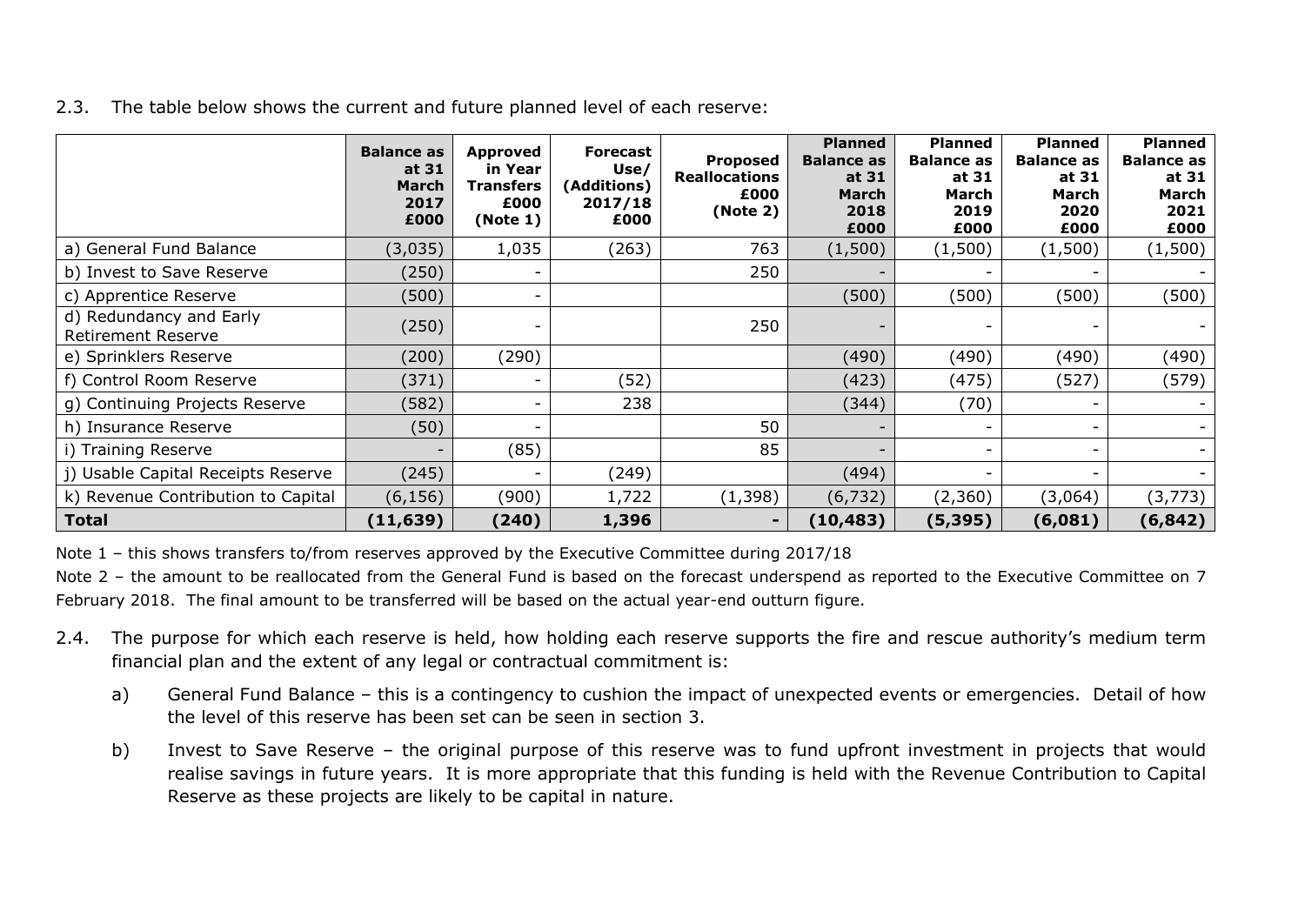- c) Apprentice Reserve this reserve is held in order to fund the introduction of operational apprentices, should these be unable to be funded from future in-year underspends. Due to the time taken to train new apprentices they will initially take our staffing numbers above the budgeted establishment figure. The introduction of apprentices is an essential part of our workforce strategy, which underpins the Public Safety Plan. None of this reserve is currently legally or contractually committed.
- d) Redundancy and Early Retirement Reserve the is no forecast need for this reserve in the medium-term so it is proposed to transfer this amount to the Revenue Contribution to Capital Reserve to support the Authority's capital programme.
- e) Sprinklers Reserve this reserve is held to provide match funding for the installation of sprinkler systems at high risk premises. This is an essential part of our protection strategy. None of this reserve is currently legally or contractually committed.
- f) Control Room Reserve this reserve is held by Oxfordshire Fire and Rescue Service in order to renew assets within the joint Thames Valley fire control service (the amount shown above represents this Authority's share of the renewals fund). The control service is an essential part of mobilising appliances and firefighters to incidents across the Thames Valley. This reserve is contractually committed to be spent on the renewal of assets with Thames Valley fire control.
- g) Continuing Projects Reserve this reserve is used to fund the business and systems integration project (BASI). It is expected that this reserve will be fully utilised by 31 March 2020.
- h) Insurance Reserve this reserve was held to mitigate the risk of a large number of high value insurance claims. It now forms part of the risk assessed level of the General Fund (see Section 3.2)
- i) Training Reserve this reserve was created to provide additional training for on-call staff in 2017/18. This training was able to be provided from in-year funding so it is recommended that this amount is transferred to the Revenue Contribution to Capital Reserve.
- j) Usable Capital Receipts Reserve this reserve holds the proceeds from the sale of assets, and can only be used for those purposes specified in the capital finance and accounting regulations. None of this reserve is currently legally or contractually committed.
- k) Revenue Contribution to Capital Reserve this reserve holds the funds to pay for the current and future years capital programme. Investment in the Authority's assets such as fire stations and fire appliances is essential to ensure delivery of the Public Safety Plan. Once the Authority has entered into a build contract for the construction of the blue light hub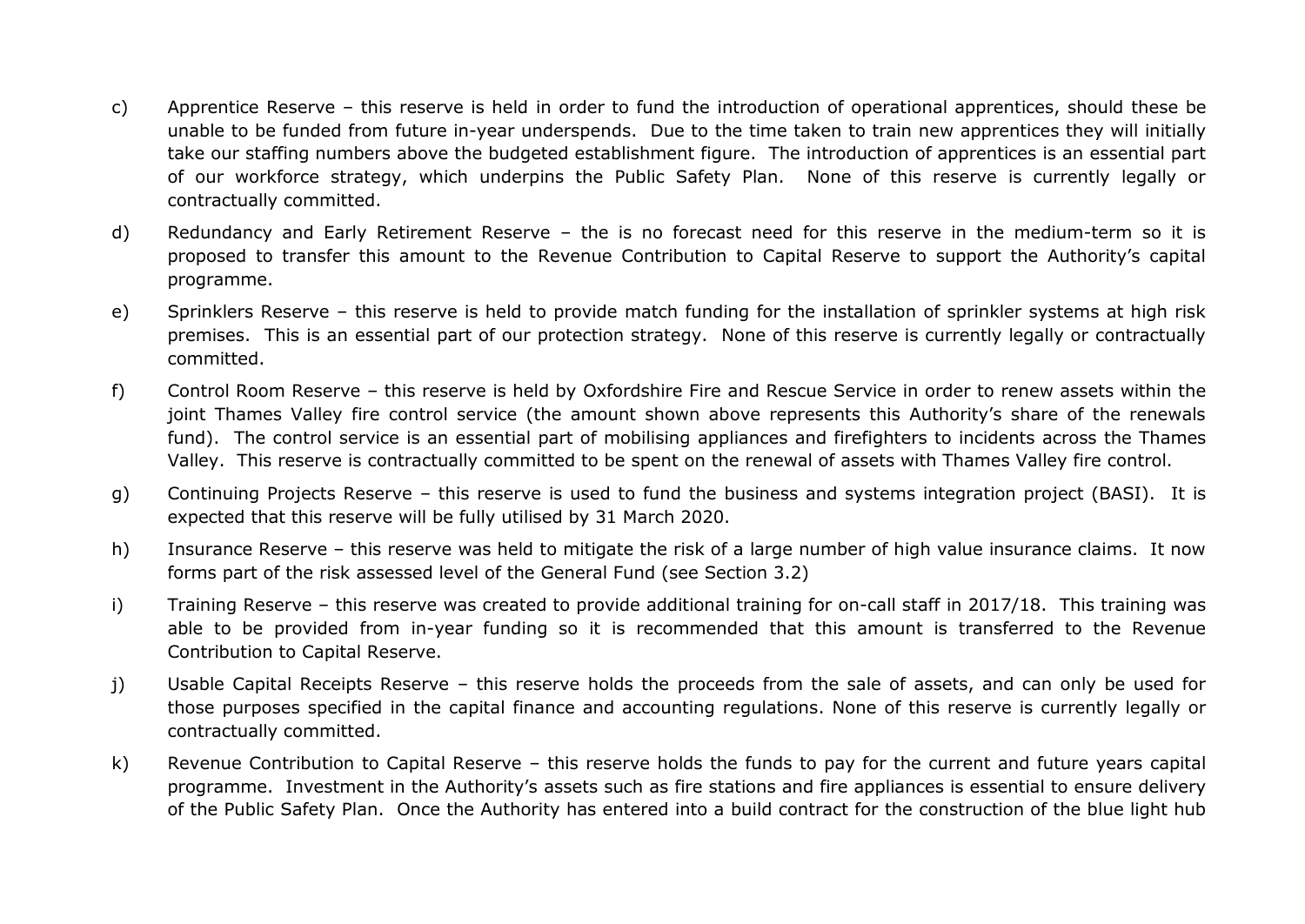in Milton Keynes, the majority of the planned balance as at 31 March 2018 will be contractually committed. Amounts not currently committed to specific projects are planned to be used towards investment required in fire stations in the south of the county over the medium term.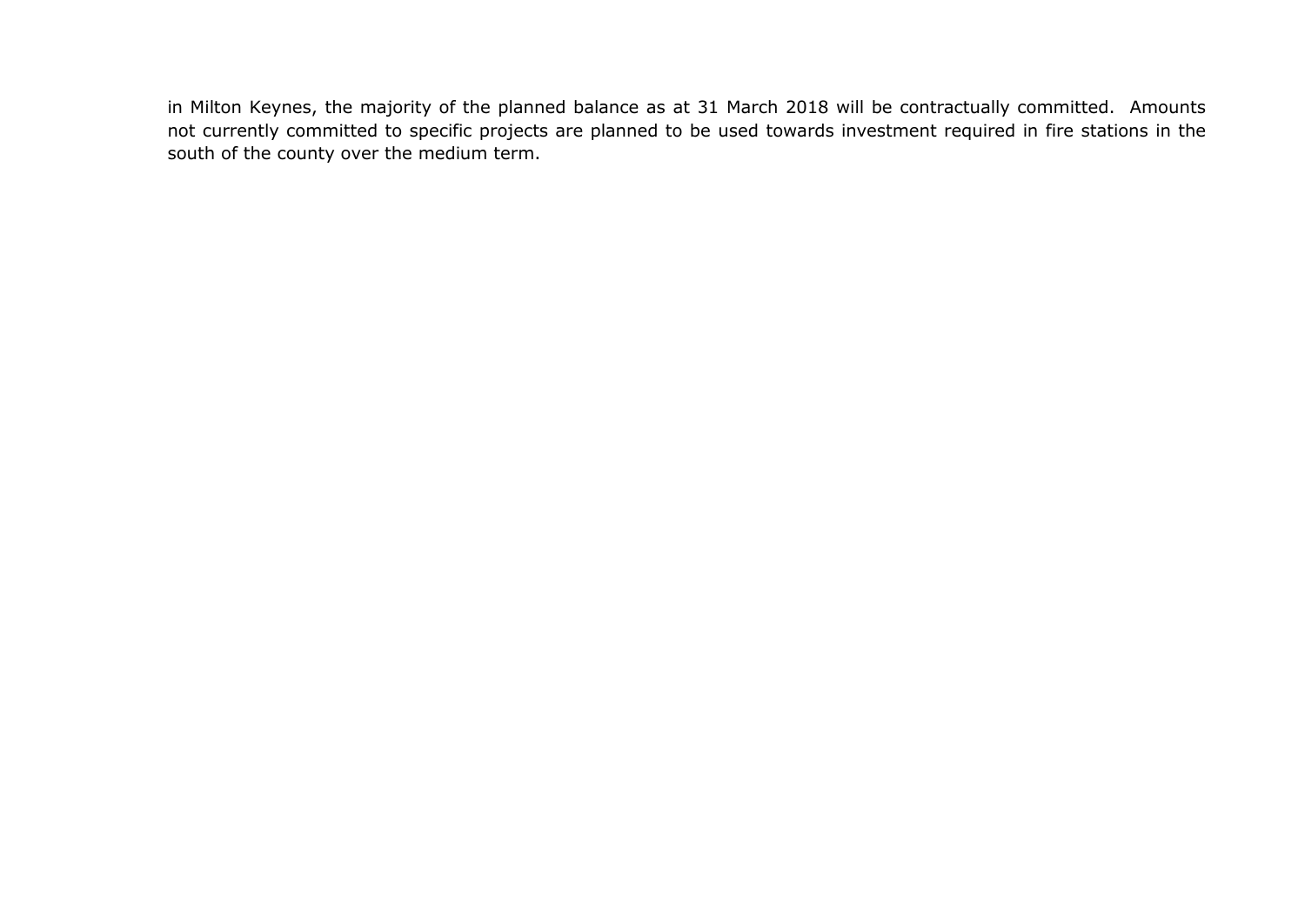## **3. Unallocated General Reserves**

- 3.1. In order to assess the adequacy of unallocated general reserves when setting the budget, chief finance officers should take account of the strategic, operational and financial risks facing the authority. The assessment of risks should include external risks, such as flooding, as well as internal risks, for example, the ability to deliver planned efficiency savings.
- 3.2. Details of how the level of the general reserve has been set are shown in the table below. This is based on guidance set out in Local Authority Accounting Panel (LAAP) Bulletin 99 (see Provenance Section and Background Papers):

| <b>Budget Assumptions</b>                                                                                                                          | <b>Comments</b>                                                                                                                                                                                                                                                                                         | <b>Amount</b><br><b>Required</b><br>£000 |
|----------------------------------------------------------------------------------------------------------------------------------------------------|---------------------------------------------------------------------------------------------------------------------------------------------------------------------------------------------------------------------------------------------------------------------------------------------------------|------------------------------------------|
| The treatment of inflation and<br>interest rates                                                                                                   | Pay inflation is a significant risk if<br>increases above 1% are not funded<br>centrally. The amount required is<br>based on an additional 2% award.                                                                                                                                                    | 360                                      |
| Estimates of the level and timing<br>of capital receipts                                                                                           | This amount is based on 5% of the<br>total estimated capital receipts within<br>the capital programme                                                                                                                                                                                                   | 60                                       |
| The treatment of demand led<br>pressures                                                                                                           | An amount has been set aside to<br>cover any spate conditions that could<br>impact significantly on demand e.g.<br>flooding or an exceptionally hot, dry<br>Summer. It could also be used to<br>cover other one-off spikes in demand<br>e.g. investigations following a<br>significant incident         | 100                                      |
| The treatment of planned<br>efficiency savings/productivity<br>gains                                                                               | A key future efficiency within the<br>Medium Term Financial Plan is the<br>property saving associated with<br>consolidating our current property<br>portfolio. This is the amount required<br>if planned savings are delayed by one<br>year.                                                            | 177                                      |
| The financial risks inherent in<br>any significant new funding<br>partnerships, major outsourcing<br>arrangements or major capital<br>developments | This amount is based on 5% of the<br>total estimated expenditure on the<br>capital programme for 2018/19                                                                                                                                                                                                | 680                                      |
| The availability of reserves,<br>government grants and other<br>funds to deal with major<br>contingencies and the adequacy<br>of provisions        | The insurance excess is set at £5,000<br>for the majority of claims. There is a<br>risk that there may be a large number<br>of high value claims. This value<br>assumes ten claims over £5,000 in<br>any one year.                                                                                      | 50                                       |
| The general financial climate to<br>which the authority is subject                                                                                 | There are risks to the continuation of<br>the fire specific revenue grants that<br>the Authority currently receives,<br>covering Urban Search and Rescue<br>(USAR) and Firelink (control room<br>communication links). This amount is<br>based on 10% of the specific grants<br>receivable for 2018/19. | 100                                      |
|                                                                                                                                                    | <b>Total Required</b>                                                                                                                                                                                                                                                                                   | 1,527                                    |